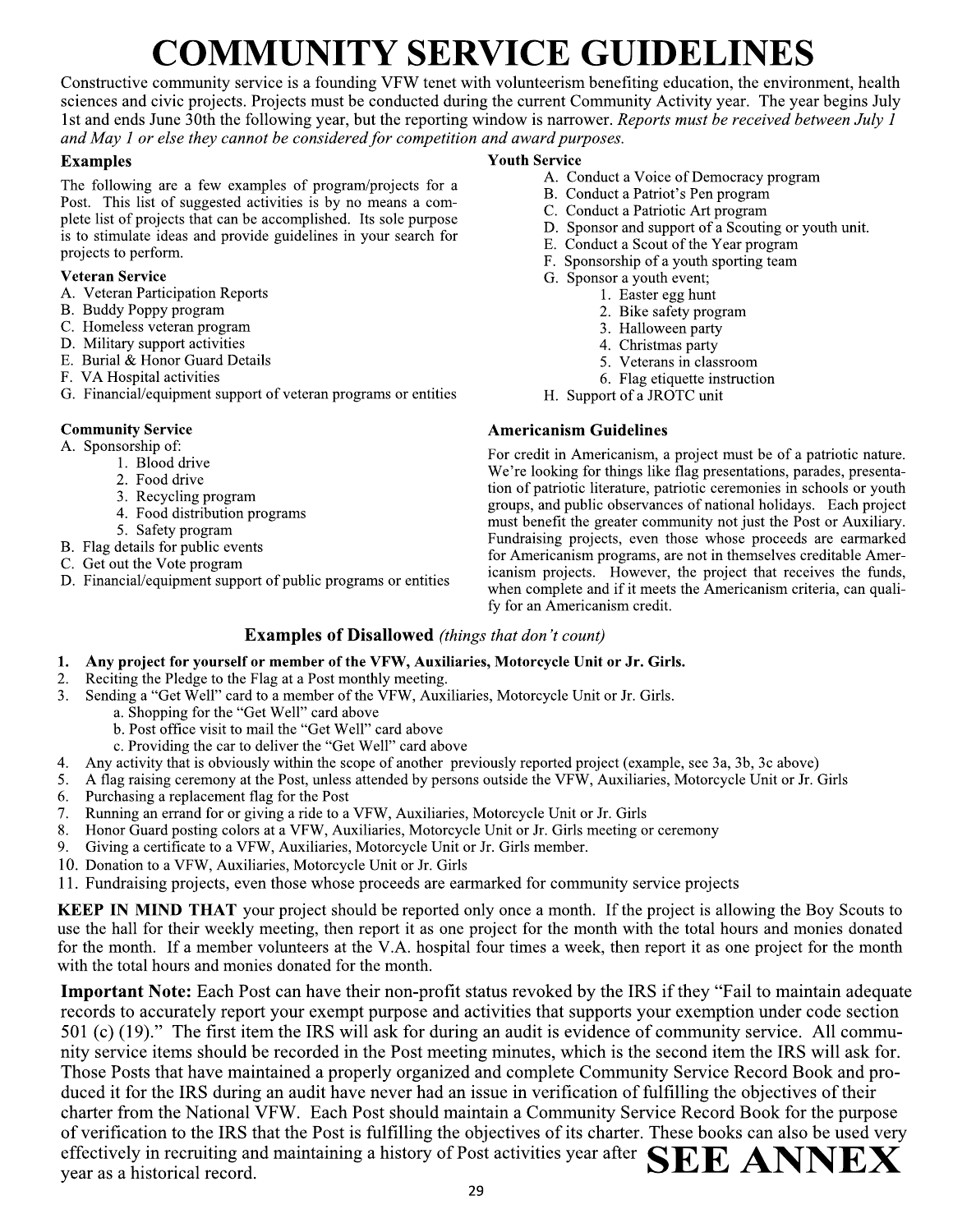## **Community Service Activity Report Form**

### **INSTRUCTION SHEET**

The Department of Texas Veterans of Foreign Wars and its Auxiliaries will use the attached Activity Report Form to report all activities carried on in Texas. Many National and Department VFW requirements, including Internal Revenue Service (IRS) policies, rely upon the accurate description and reporting of your Post community service activities.

Please fill out these forms as completely as possible before sending them to Department Headquarters.

**REPORTING YEAR:** Reports to be credited must have been completed between May 1 and April 30.

**DISTRICT**#: Indicate the District your Post is located in.

**POST** #: We need your Post # so we can accurately document the activities for your Post.

DATE COMPLETED: Indicate the month, day, and year the activity was completed.

**ACTIVITY DESCRIPTION:** Please very briefly describe each activity on the lines provided. No attachments.

**YOUTH:** Place a check mark here if this is considered a youth project.

**AMERICANISM:** Place a check mark here if this is considered an Americanism project.

HOURS: Please indicate the total man hours of all volunteers expended on the project. Round up, no minutes.

**MONEY:** Please indicate the total amount of funds expended by the Post on this project. Round up to whole dollars. Do not calculate hours into a dollar amount, only list money actually spent.

**MEETING RECORD:** It is very important that you fill in all spaces at the bottom of the form. These numbers are kept at Department Headquarters and will be reported to National twice a year as required by the National organization. The IRS will use your meeting minutes to verify you meet the standards of community service for non-profit organizations. To remain within the spirit and intent of the VFW Charter a Post is granted through the VFW 51% of monetary donations should be to VFW programs.

Important Note: Each Post can have their non-profit status revoked by the IRS if they "Fail to maintain adequate records to accurately report your exempt purpose and activities that supports your exemption under code section 501 (c)  $(19)$ ." The first item the IRS will ask for during an audit is evidence of community service. All community service items should be recorded in the Post meeting minutes, which is the second item the IRS will ask for. Those Posts that have maintained a properly organized and complete Community Service Record Book and produced it for the IRS during an audit have never had an issue in verification of fulfilling the objectives of their charter from the National VFW. Therefore, it is strongly recommended that each Post maintain a Community Service Record Book for the purpose of verification to the IRS that the Post is fulfilling the objectives of its charter. These books can also be used very effectively in recruiting and maintaining a history of Post activities year after year as a historical record. The District Commander, or his designee, during his annual inspection of the Post will ask to see this book from the previous year.

Submit by ONLY ONE of the two following methods - please, so we do not duplicate reports and jeopardize your IRS Non-Profit Tax Status.

#### Community Service Reports should be sent by the Post Community Service Chairperson only.

Mail: Department of Texas VFW \* P.O. Box 14468 \* Austin, Texas 78761 www.texasvfw.org **On-line:**